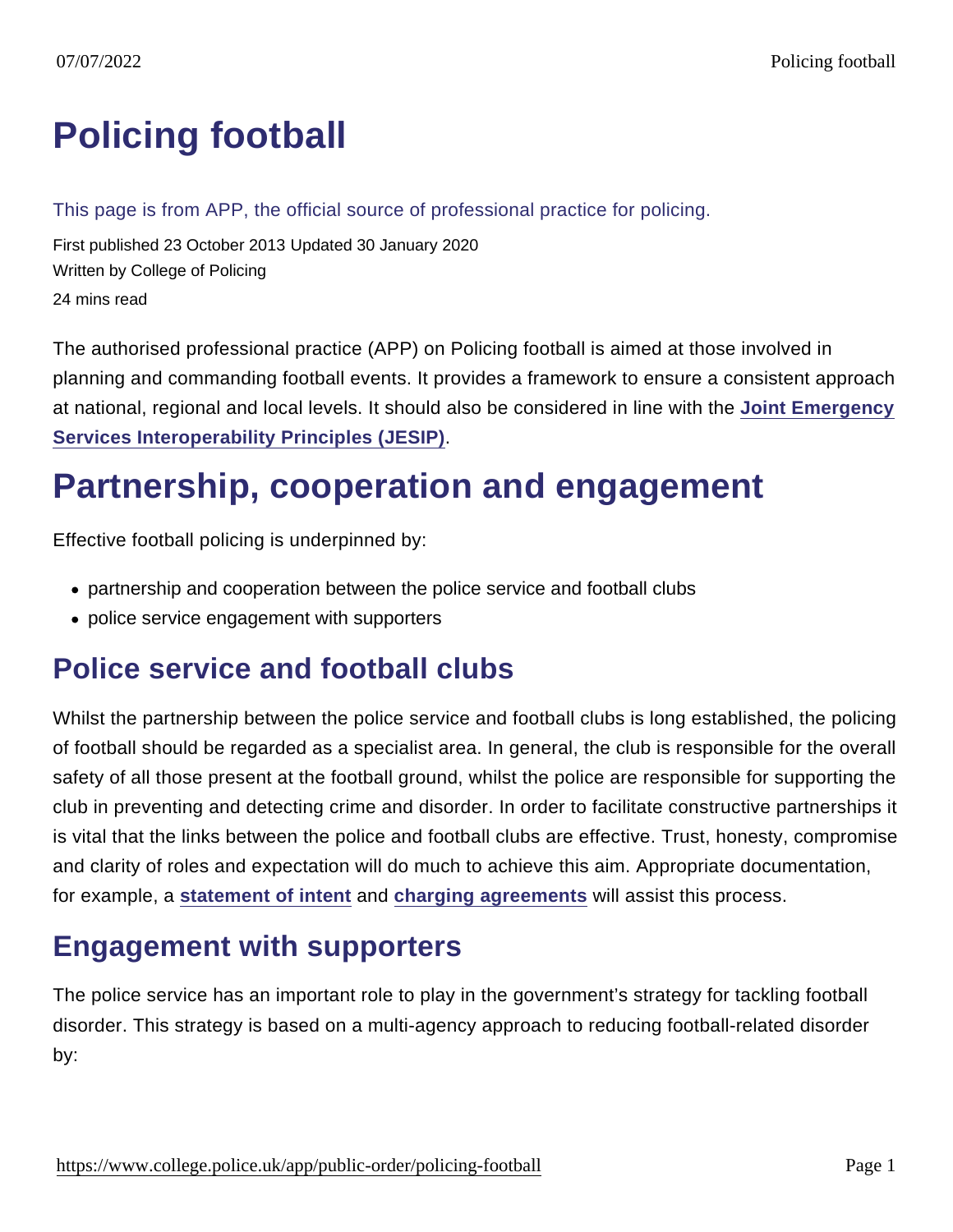- excluding risk supporters
- engaging with and including non-risk supporters
- influencing those supporters who are not currently understood to be a risk but who may, under specific circumstances, become involved in anti-social behaviour and/or spontaneous disorder

A focus on community safety, as opposed to a purely risk-based approach to those engaging in violence or disorder at football, will create the opportunity to empower non-risk supporters and gather community intelligence.

Football officers can engage with supporters on match days, by attending supporter group meetings and through the use of social media (the latter should be undertaken in strict accordance with local force policies).

For further information see the [APP on Public order \(planning and deployment –](https://www.app.college.police.uk/app-content/public-order/planning-and-deployment/communication/#communicating-directly-with-the-public) [communication – communicating directly with the public\)](https://www.app.college.police.uk/app-content/public-order/planning-and-deployment/communication/#communicating-directly-with-the-public) .

#### Definitions of risk and non-risk supporters

The European Union provides the following definitions for risk and non-risk supporters (see Council Resolution OJC/322).

- $\bullet$  Risk supporter a person, known or not, who can be regarded as posing a possible risk to public order or antisocial behaviour, whether planned or spontaneous, at or in connection with a football event.
- Non-risk supporter a person, known or not, who can be regarded as posing no risk to the cause of or contribution to violence or disorder, whether planned or spontaneous, at or in connection with a football event.

It is essential that the risk in relation to individuals and groups is quantifiable and dynamically assessed.

The description of a group or individual as 'risk' is not sufficient on its own, there must be a specific reference to the actual risk posed by individuals or groups.

The [risk supporter checklist](http://library.college.police.uk/docs/APPref/Risk-Supporter-Checklist.pdf) provides three specific categories (public order, public safety and criminal activity) that are further subdivided in order to give a specific indication of the risk posed. It is important that this template is used in the compilation of pre-match intelligence reports so that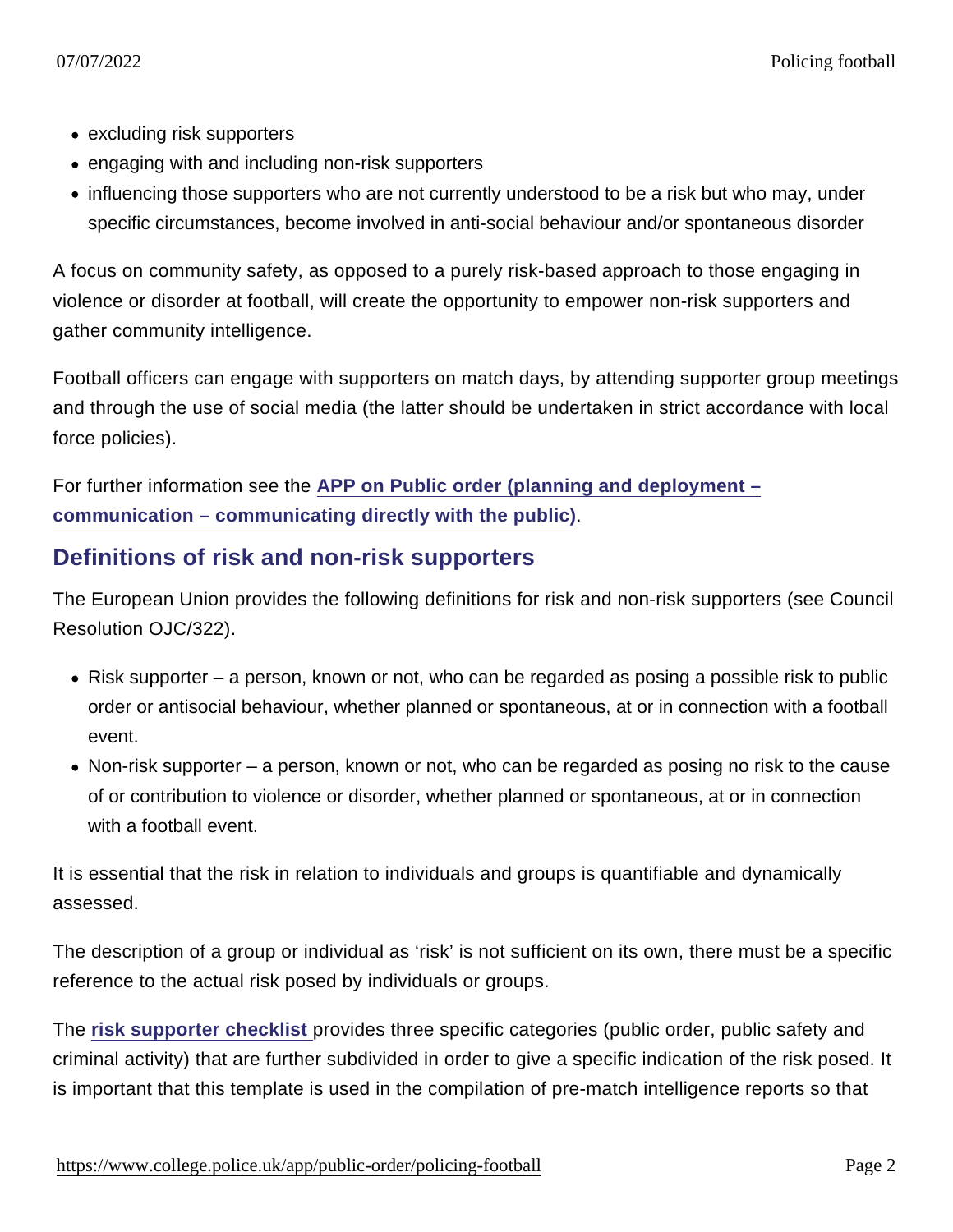informed decisions can be made in the planning process.

# Key roles

Police roles are:

- force football policing lead
- dedicated football officer (DFO)
- [football spotters](https://www.app.college.police.uk/app-content/public-order/policing-football/#football-spotter)

Forces need to assess how these roles will be [resourced](https://www.app.college.police.uk/app-content/public-order/policing-football/#force-football-resource-considerations) .

Other roles are:

- [United Kingdom Football Policing Unit \(UKFPU\)](https://www.app.college.police.uk/app-content/public-order/policing-football/#united-kingdom-football-policing-unit)
- [British Transport Police \(BTP\)](https://www.app.college.police.uk/app-content/public-order/policing-football/#british-transport-police)
- [safety officer](https://www.app.college.police.uk/app-content/public-order/policing-football/#safety-officer)
- [stewards](https://www.app.college.police.uk/app-content/public-order/policing-football/#stewards)
- [Football Association, Premier League, Football League](https://www.app.college.police.uk/app-content/public-order/policing-football/#football-association-premier-league-and-football-league) .

## Force football policing lead (police commander)

The police lead for each football club should have regard for all matters of responsibility for discharging the police duty for football events in terms of strategy and planning. The football lead should:

- assess the threats and risks for each event and set the appropriate match category. This process should be under regular review. There is greater detail on this elsewhere in the APP
- ensure that there is a signed contract in place each season between the police and football club for Special Police Services (SPS) and appropriately ensure cost recovery for the same
- ensure there is an appropriate and in date information sharing agreement (ISA) in place between the police and the football club
- agree a signed statement of intent with the football club, this should reflect the division of responsibilities, including when to take primacy, for example, during a major incident
- develop and maintain an effective working relationship with the club's [safety officer](https://www.app.college.police.uk/app-content/public-order/policing-football/#safety-officer)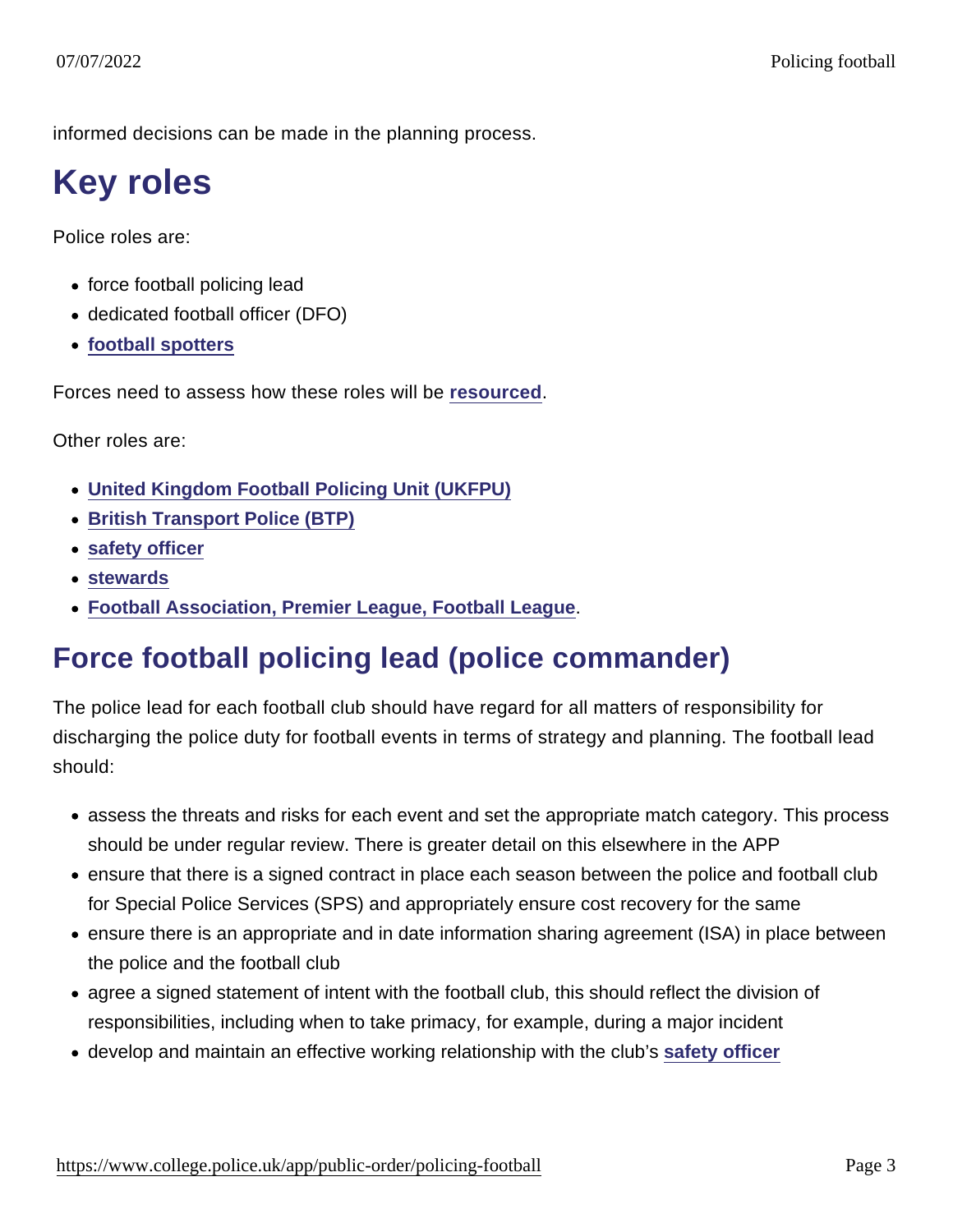develop and maintain an effective working relationship with the [safety advisory group](https://www.app.college.police.uk/app-content/public-order/planning-and-deployment/#safety-advisory-group) (SAG) to ensure through representing the police that issues raised by the SAG relating to football policing operations are addressed

## Public order/public safety (POPS) command

The police command of a football event should be regarded in the same way as any other POPS event. The roles of gold, silver and bronze should be staffed on a risk assessed basis. The police command role requires experience of football policing and the relevant training and accreditation.

Having set the strategy and tactical plan, the role of the command team at the event is to:

- prevent and detect crime
- prevent or stop a breach of the peace
- regulate traffic (only under statutory powers relating to events)
- activate contingency plans when there is an immediate threat to life
- work with the club to coordinate emergency response activities associated with a major incident taking place at the event

The requirement for police attendance and action at a football event is based on the need for the police service to discharge its core responsibilities.

## Dedicated football officer (DFO)

It is good practice to employ an officer or officers who are dedicated to the role of policing football. The primary role of a dedicated football officer is to work to the police lead for football in fulfilling all the responsibilities listed above. Some forces may wish to cluster their DFOs into one force-wide football unit whilst others may be better suited by employing a DFO in a command unit geographically associated with a particular football club.

A DFO provides a focal point for all information and intelligence relating to the club for which they have responsibility. The activity of a DFO is generally directed at minimising the impact of antisocial behaviour and criminality at events both within the police area where they work and also the police areas that are responsible for 'away' fixtures. Wherever possible a DFO or football spotter should travel to 'away' fixtures.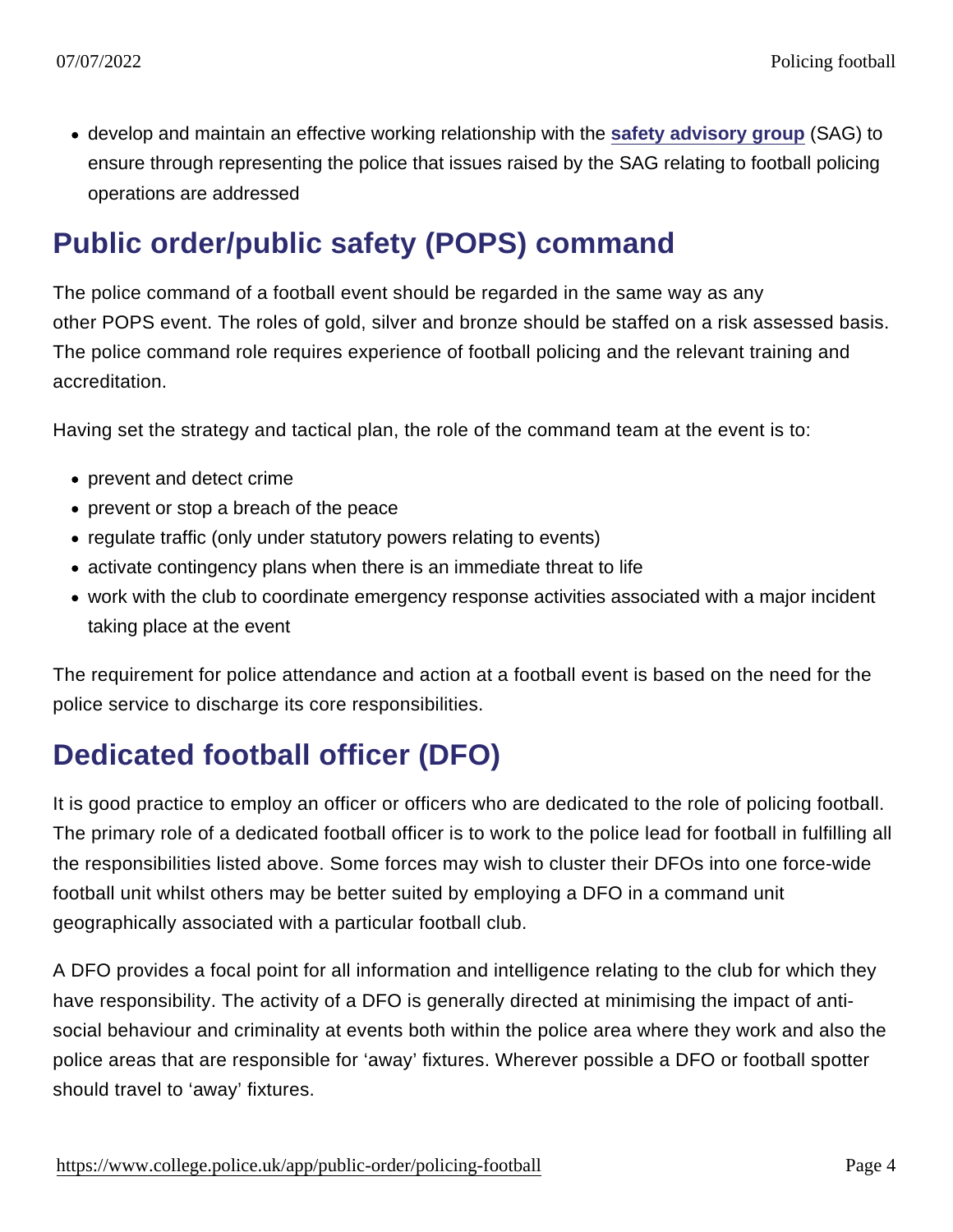A DFO should be regarded as a key element in planning any football event regardless of the match categorisation. Host operations are encouraged to deploy both home and away DFOs or football spotters at all matches regarding them as community officers for the substantial numbers of supporters present at any fixture.

A DFO should be operationally deployable.

A DFO directs, collects, evaluates, analyses and disseminates intelligence products to minimise football-related crime and disorder. These products also help to determine the strategy, tactics, resource levels and support services required for the policing of any football event.

#### Roles and responsibilities

- Prepare accurate and timely intelligence and information products for all fixtures (home and away) involving the clubs for which they hold responsibility.
- Act as a key link between the police, club, supporters and other stakeholders.
- Prepare the appropriate [operation order](https://www.app.college.police.uk/app-content/operations/briefing-and-debriefing/#operation-order).
- Utilise social media to good effect in line with force policy for information, intelligence and investigation.
- Attend planning meetings.
- Prepare an appropriate briefing for all staff policing the event.
- Prepare and deliver an appropriate briefing for the deployment of football spotters for the event from both the home and visiting force.
- Put in place an effective means of feedback and debrief for football events.
- Be a source of specialist advice on the policing of the club for the POPS command team.
- Ensure that the appropriate [logistical arrangements](https://www.app.college.police.uk/app-content/public-order/policing-football/#force-football-resource-considerations) are provided for the football policing operation.
- Contribute to the development of an appropriate strategy and tactical plan.
- Contribute to crowd safety through their experience and knowledge of the football event.
- Have a good knowledge of the club's supporters.
- Represent the police at the [safety advisory group](https://www.app.college.police.uk/app-content/public-order/planning-and-deployment/#safety-advisory-group) in the absence of or together with the policing lead.
- Be deployed at the football event to monitor and observe the safety measures provided by the club (for example, stewarding effectiveness, provision of police services).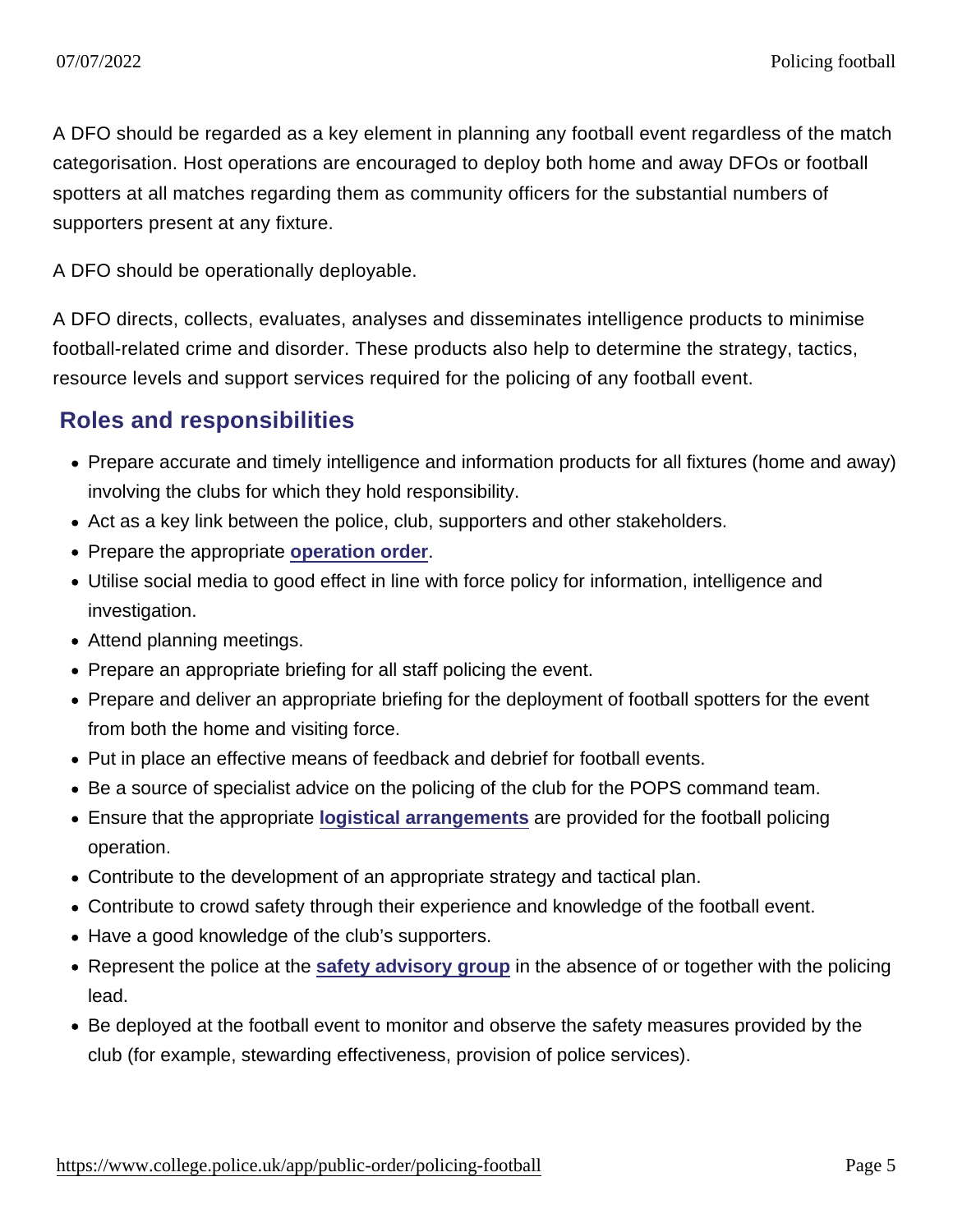Update the police lead of any issues relating to changes to the infrastructure or operational systems within the stadium that are likely to have an impact on policing responsibilities.

To achieve this, the DFO will:

- have a sound understanding of the principles and methods associated with [intelligence](https://www.app.college.police.uk/app-content/intelligence-management/?s=) [management](https://www.app.college.police.uk/app-content/intelligence-management/?s=) , [information management](https://www.app.college.police.uk/app-content/information-management/?s=) and covert policing
- have attended an accredited football officers course delivered by the UKFPU
- have access to the products, processes and systems used by the local/force intelligence units
- collate all evidence, information and intelligence in support of Football Banning Orders (FBOs) on conviction [\(Football Spectators Act 1989 s 14A](http://www.legislation.gov.uk/ukpga/1989/37/section/14A) ) or on complaint ([Football Spectators Act](http://www.legislation.gov.uk/ukpga/1989/37/section/14B) [1989 s 14B\)](http://www.legislation.gov.uk/ukpga/1989/37/section/14B)
- coordinate and manage [football spotters](https://www.app.college.police.uk/app-content/public-order/policing-football/#football-spotter) (home and away) and intelligence gathering teams. This includes conducting intelligence-specific briefings and debriefings
- complete and submit match summary reports, items for inclusion in the [UKFPU](https://www.app.college.police.uk/app-content/public-order/policing-football/#united-kingdom-football-policing-unit) national incident assessment and relevant graded intelligence reports to the UKFPU
- attend regional and/or national intelligence workshops and conferences hosted by the UKFPU. These enable DFOs to remain up-to-date on current issues and share good practice and leads to the promotion of consistency and national standards
- keep records of all correspondence relating to the partnership between the police and the club
- research football-related arrests and ascertain how each matter was disposed of by a court or other means
- ensure FBO applications are made at all appropriate court hearings
- work closely with other football officers, local/force intelligence officers and law enforcement agencies and form good working relationships with the Crown Prosecution Service (CPS), lead football prosecutor on case preparation and advice
- quality assure case files and attend court when possible
- develop and maintain positive working relationships with stakeholders and supporters that should enhance spectator safety and minimise the risk of crime and disorder during football policing operations
- form good working relationships with local authorities, supporters, local travel companies and [British Transport Police \(BTP\)](https://www.app.college.police.uk/app-content/public-order/policing-football/#british-transport-police)

### Football spotter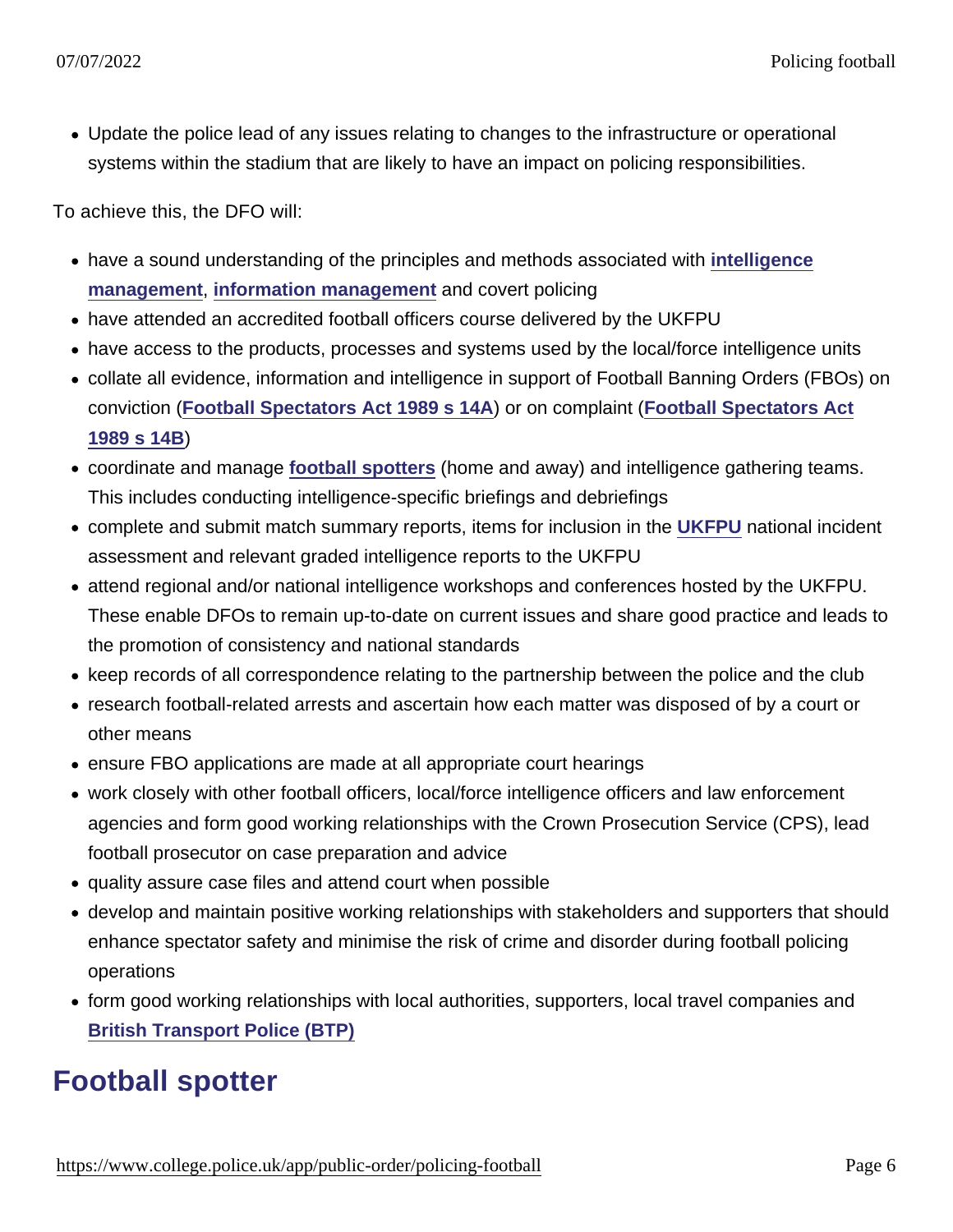Spotters should be regarded as both information/intelligence gatherers and community officers for football events. DFOs may also perform the role of a spotter at football events. A DFO will often have been an experienced spotter prior to commencing their role. Spotters should not be regarded as only having a knowledge and interest in 'risk supporters'. DFOs and spotters will have a wider knowledge of all supporters associated with the clubs they police.

The effective deployment of both home and away team spotters during a football event is essential to it being a successful event. Their deployment provides opportunities for richer information and intelligence gathering. This will help to reduce the risk of disorder and further promote trust and confidence in the police service.

The spotter has two main roles.

- 1. Information and intelligence to provide a football policing operation with live and relevant information and intelligence on supporters, ensuring appropriate resource deployments by POPS commanders. On occasions it may also be appropriate to deploy them to gather evidence in support of FBO applications.
- 2. Community engagement to act as a link between the police and a club's supporter community, with a view to achieving increased trust and confidence between the football operation and supporter community.

These two roles complement each other, for example, a spotter is required to communicate to commanders both positive and negative information and intelligence associated with supporters during an operation.

In addition, spotters must:

- have experience of policing football operations
- acquire a detailed knowledge of, and develop and maintain links with, a club's supporter community
- maximise opportunities for richer information and intelligence gathering. This will help to reduce the risk of disorder and further promote trust and confidence
- possess extensive knowledge of the identities, tactics and strategies of persons who engage in violent disorder and other criminal activity associated with football, for example, risk supporters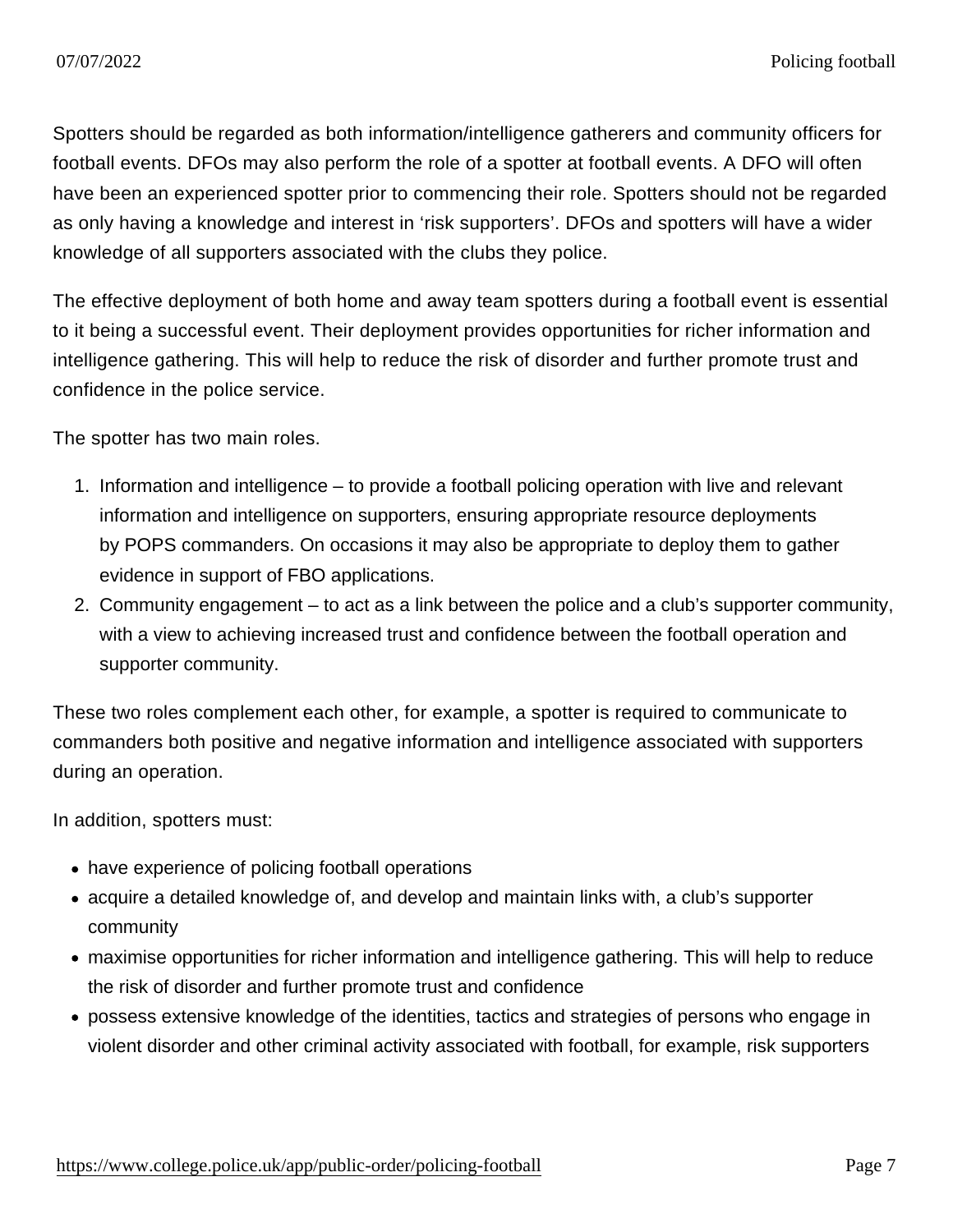- have a sound understanding of the principles and methods associated with [intelligence](https://www.app.college.police.uk/app-content/intelligence-management/?s=) [management](https://www.app.college.police.uk/app-content/intelligence-management/?s=) and covert policing
- be competent to collect, evaluate and disseminate intelligence products
- be efficient in documented and oral evidence presentation
- be competent (within local or national guidelines) to use relevant technical equipment, for example, video camera
- engage with the supporter community to improve police understanding of their identities, sensitivities and expectations and to enhance the police/supporter relationships at a club, for example, through developing and maintaining links with local supporters

Due to their knowledge and links with supporters (including risk elements), spotters should be deployed to areas where there is the potential for either spontaneous or pre-planned disorder. Although this particular type of deployment will need to be dynamically risk assessed and approved by/communicated to commanders, the spotters' knowledge and links could prevent or reduce any disorder.

Forces have the discretion to decide whether their spotters are level 2 public order trained. As a minimum, spotters should be aware of public order tactics and national standards. They may be expected to withdraw to a safe distance during outbreaks of disorder, to be replaced with officers specifically trained and equipped to deal with those situations.

Where disorder occurs, spotters should revert to their role as intelligence gatherers as this will enhance both the opportunities for obtaining future FBOs and/or assisting any post-match investigation.

All spotters are required to attend the accredited spotters training course delivered by the UKFPU.

#### Operational spotter deployment

The effective deployment of both home and away team spotters during a football policing operation reduces the risk of disorder, increases opportunities for intelligence and evidence gathering, helps to improve public confidence in policing, and to develop links with football supporters.

It is expected that both home and away spotters should be deployed at all matches graded from 'spotters only' to 'category C-IR' (see 'football event categories' below).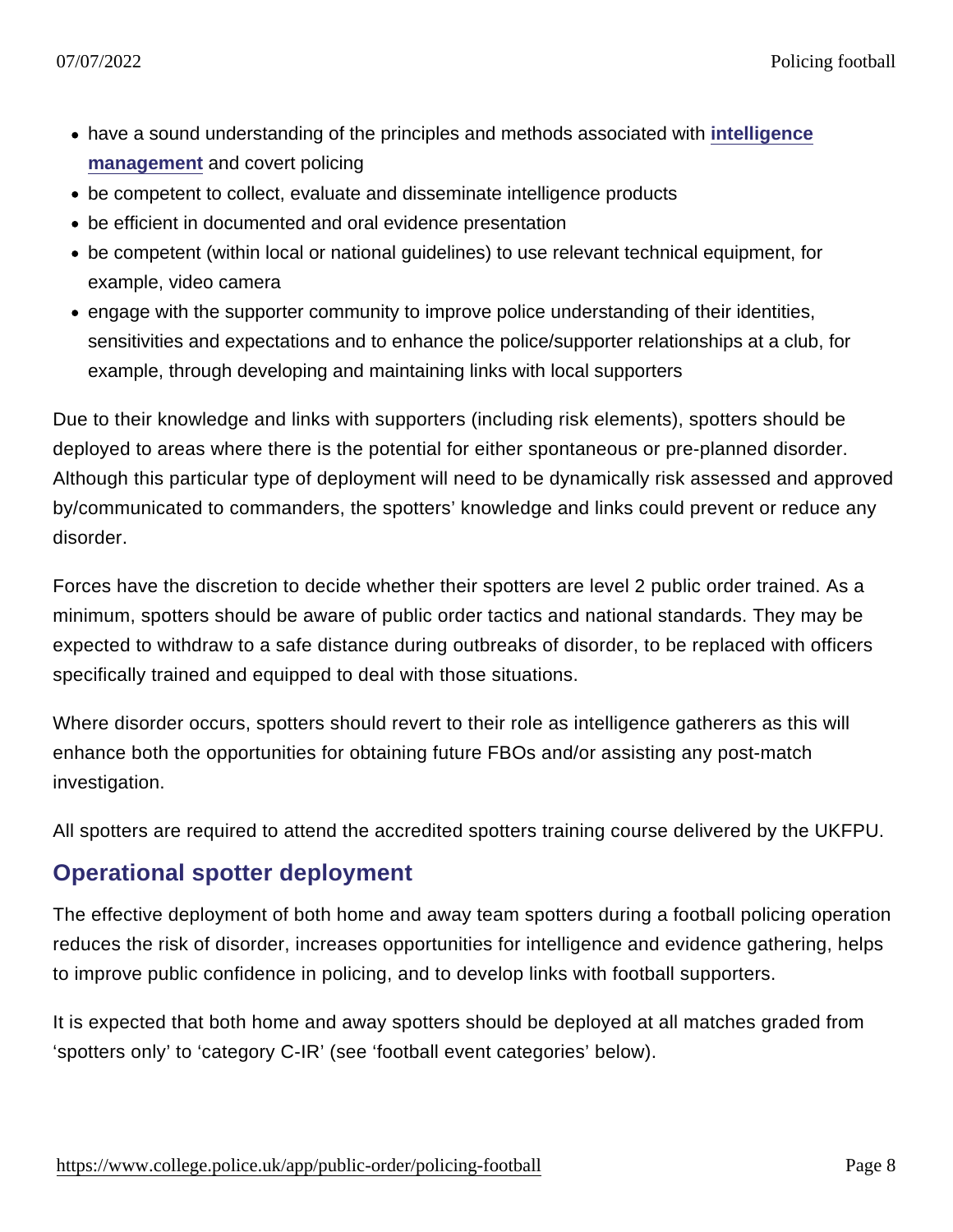Spotters should be a uniform deployment. Spotters should be identifiable in high visibility uniform with royal blue 'yoke' on the upper half. The deployment of plain clothes spotters could be considered high risk and should be avoided – key risks are similar to other public order deployments, for example, potential of physical harm in dynamic environments, lack of visibility and potential public misinterpretation of covert police deployments.

When deployed during a football policing operation, spotters should also:

- be tasked to collect, record and disseminate intelligence
- act as a visible crime prevention tool, influencing crowd behaviour
- engage with supporters to help develop links, build trust and confidence
- help identify and report on known or suspected persons or groups involved in disorder or crime
- help identify and report on persons subject to FBOs
- provide information on the behavioural patterns of supporters
- identify and report on potential flashpoints/hot spots for disorder
- prevent the infiltration of visiting supporters into home areas of the stadium and identify those visiting supporters who gain access to such areas

### United Kingdom Football Policing Unit

The UKFPU, established in 2005, is funded by the Home Office and is accountable to both the Home Office and National Police Chiefs' Council (NPCC). The functions of the UKFPU are to:

- 1. coordinate and disseminate national intelligence
- 2. support the national police lead (NPCC) and develop policies
- 3. coordinate policing preparations for tournaments
- 4. coordinate and assist with national ports operations
- 5. coordinate intelligence abroad
- 6. act as the National Football Information Point (NFIP) for the United Kingdom
- 7. maintain the Football Banning Order Authority (FBOA)
- 8. provide funding and advice to secure FBOs
- 9. provide advice and funding for post-match disorder investigations
- 10. provide leadership/development and direction of football officers
- 11. provide training for football related officers (spotters, DFOs and football commanders)
- 12. engage with key stakeholders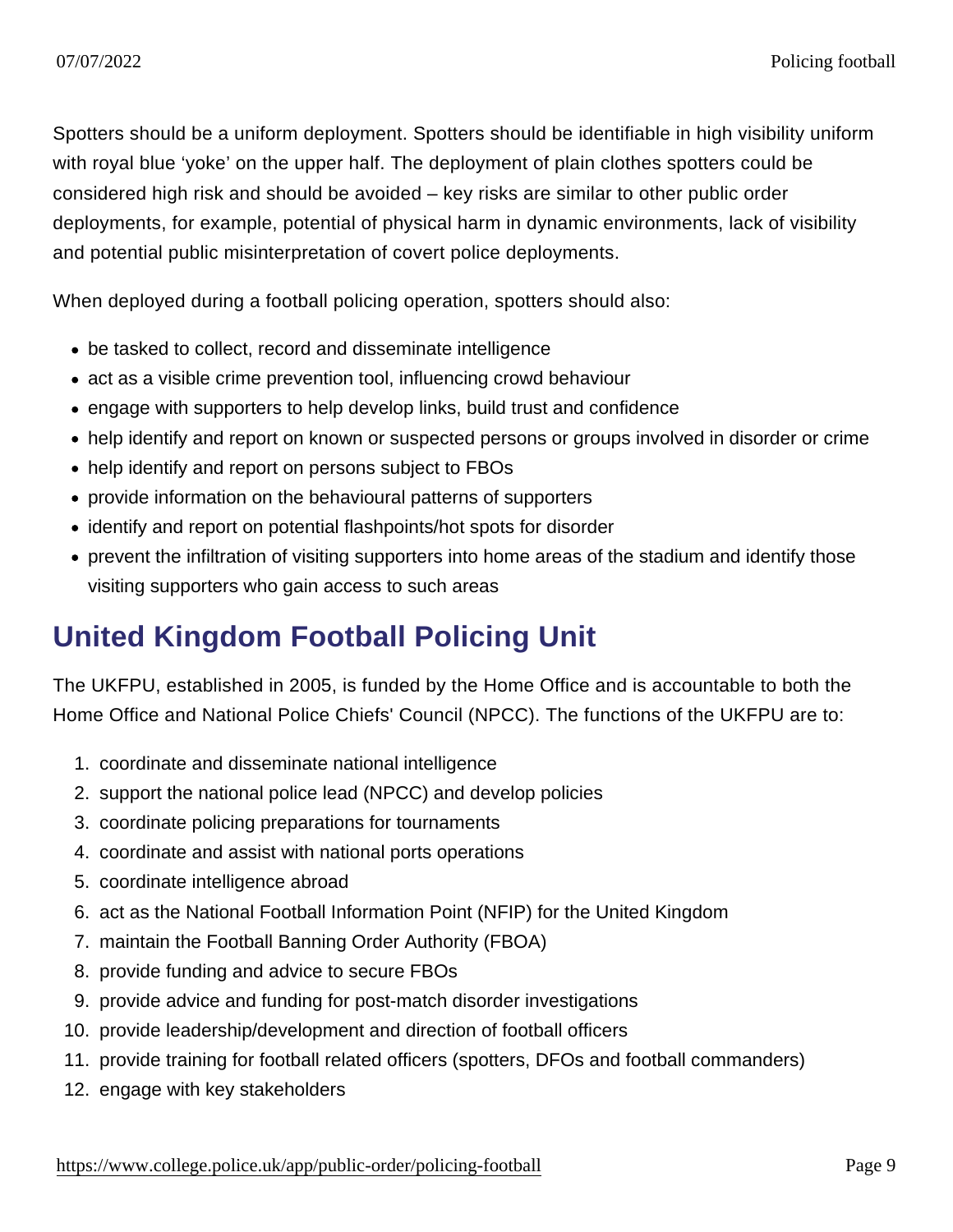13. provide analysis of emerging trends

The NFIP is responsible for football matches with an international dimension that affect both club and national teams for England, Northern Ireland, Scotland and Wales. A dedicated international liaison officer is available to assist with guidance and advice regarding national and club matches – this includes FIFA and UEFA competitions and pre-season friendly matches or tournaments.

The UKFPU can provide access to information, intelligence and guidance that can be used to support all aspects of football policing operations, for example:

- a database of football-related legislation
- policy advice and guidance originating from the Home Office, NPCC and College of Policing relating to football
- football policing-related news articles
- incident assessments/reports

The UKFPU can facilitate quality assurance and peer review activities of football policing events.

While incidents of large scale football disorder are comparatively rare, any investigations can cause additional burdens on local policing resources. The UKFPU is able to provide guidance and advice regarding the police response to such incidents and early contact with the unit can help to minimise the burden and enhance the efficiency of any investigation.

### British Transport Police

[BTP](http://www.btp.police.uk/) is responsible for policing football supporters who use the rail network across England, Wales and Scotland. Its capability includes staff who are experienced in policing football supporters, for example, [dedicated football officers](https://www.app.college.police.uk/app-content/public-order/policing-football/#dedicated-football-officer-dfo) and spotters.

Forces should consider inviting BTP to be part of the planning and resourcing process. This is particularly important for football policing operations that involve supporters entering, leaving and/or travelling around a force area by rail. If forces are planning to use powers under [Anti Social](http://www.legislation.gov.uk/ukpga/2014/12/section/35) [Behaviour, Crime and Policing Act 2014 s 35](http://www.legislation.gov.uk/ukpga/2014/12/section/35) as part of a football policing operation (for example, giving directions to individuals to leave a locality), consultation with BTP is required if it is anticipated that the convergence of a crowd at a railway or underground station could occur.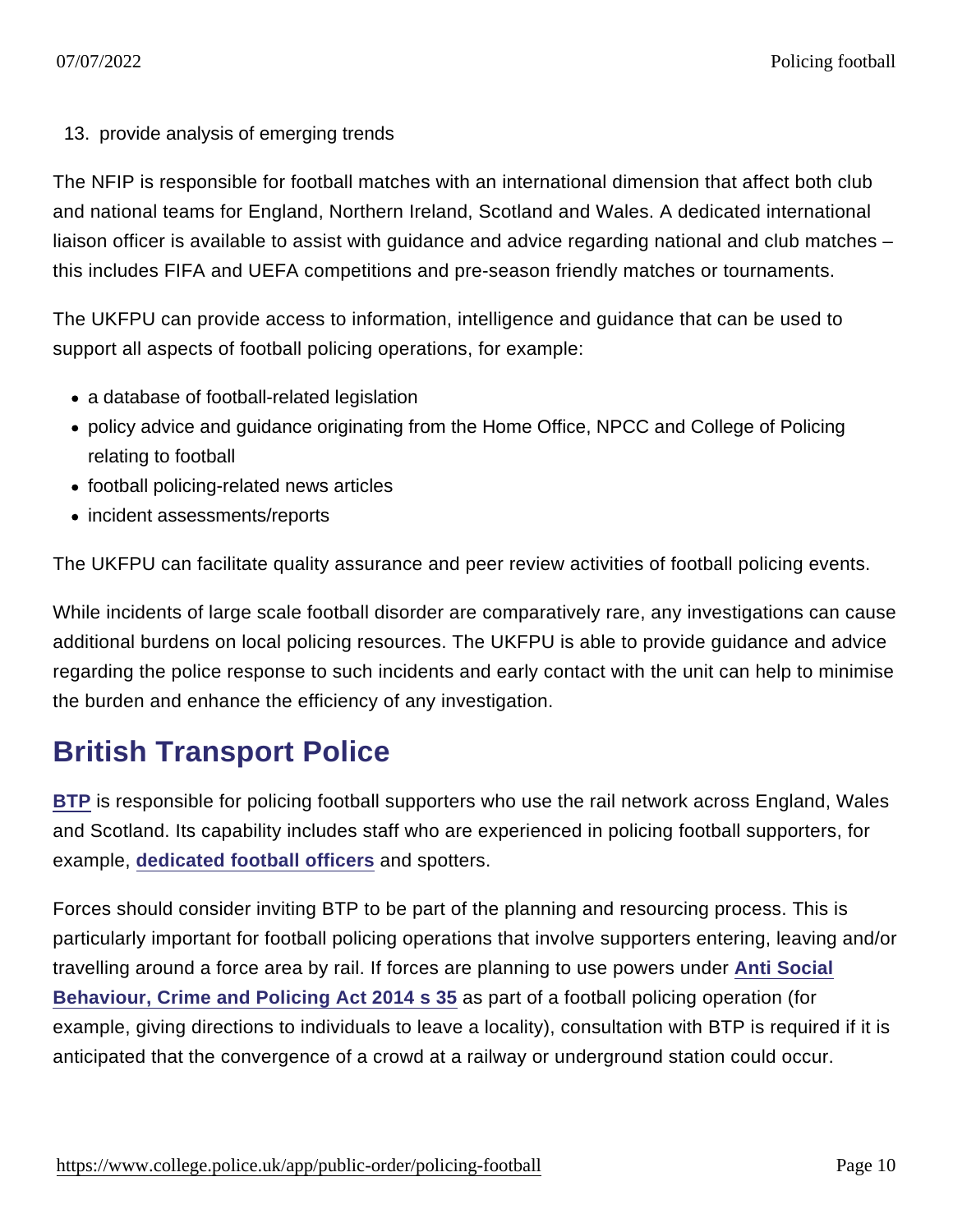BTP will consult with forces if they or train operators are intending to refuse travel to groups of supporters or use the powers under [s 35](http://www.legislation.gov.uk/ukpga/2014/12/section/35) to direct these groups to leave stations. BTP must be consulted as soon as possible if consideration is being given to use the rail network as a tactical option to transport football supporters to or from venues.

BTP focuses on monitoring and engaging with supporters who are using the rail network during football policing operations. They are also actively engaged in tackling any crime and anti-social behaviour (for example, involving alcohol) especially on late trains. Forces should also be aware that BTP liaises with train operators on football-related issues and should be the conduit for contact with these companies.

## Safety officer

A football club is responsible for appointing an occupationally competent safety officer, who is responsible for safety management. The club's safety officer:

- holds overall control of operational safety management during an event
- is easily identifiable and contactable throughout the event
- has the authority to make safety-related decisions without having to refer to senior management or a board member
- possesses detailed knowledge of stadium regulations and contingency plans

During an operation, the safety officer will be in command of a control point (sometimes referred to as the stadium control room or ground operations centre). The control point acts as a hub for communications and monitoring (for example, to monitor safety and public order, and to coordinate responses to incidents and emergencies). This is, therefore, where the police representative may be located during an operation. This close proximity of the commander to the safety officer facilitates communication and, if required, any decision making regarding variation of responsibilities and primacy as outlined in the [statement of intent](https://www.app.college.police.uk/app-content/public-order/policing-football/#statement-of-intent) .

For further information see [Football Safety Officers Association \(FSOA\)](http://fsoa.org.uk/) .

### **Stewards**

Duties include: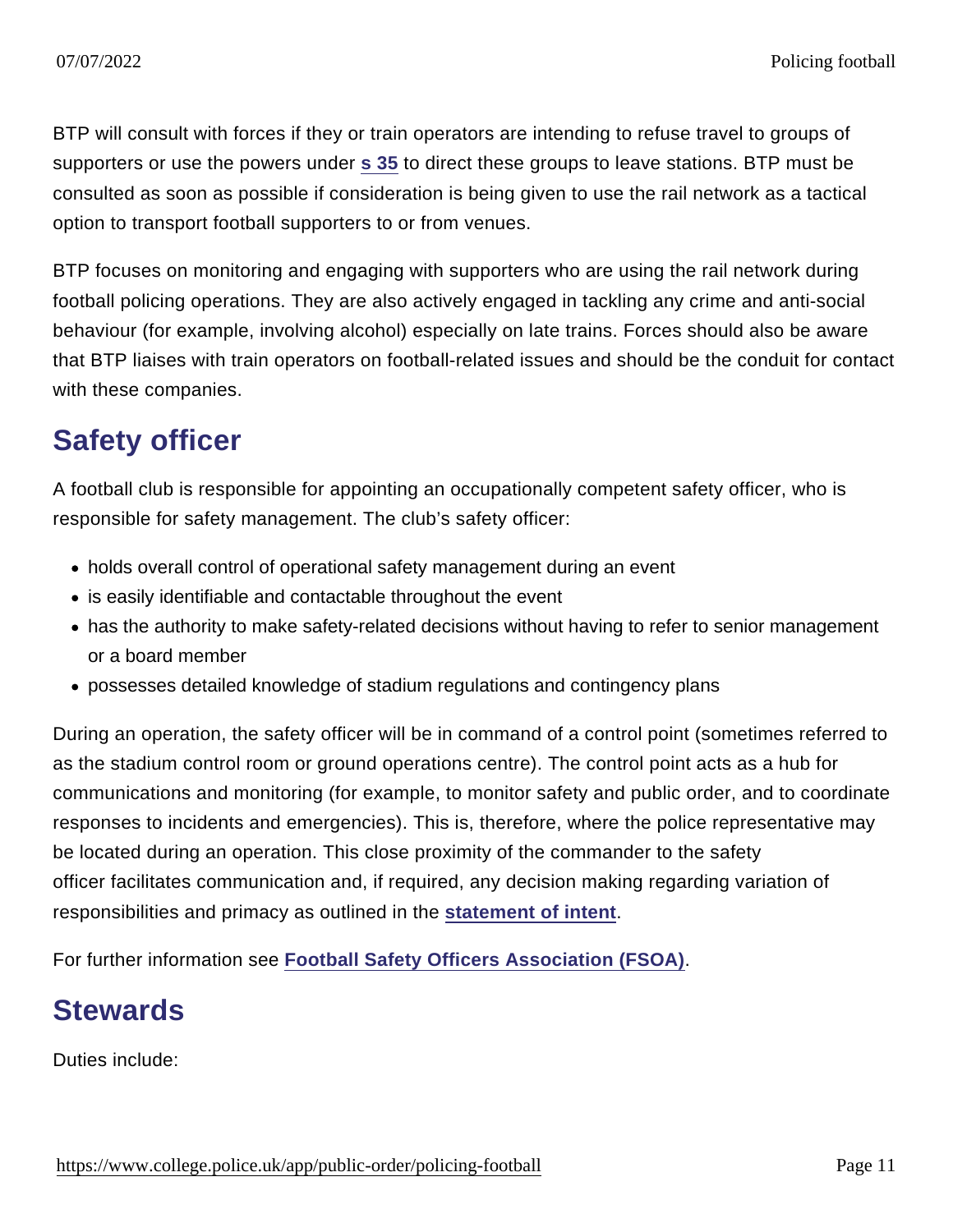- ensuring crowd safety during a football operation, thereby fulfilling the club's responsibilities as outlined in the [statement of intent](https://www.app.college.police.uk/app-content/public-order/policing-football/#statement-of-intent)
- assisting with the circulation of spectators
- preventing overcrowding
- reducing the likelihood and incidence of disorder, for example, by searching spectators (with police support if necessary)
- providing the means to investigate, report and take early action in an emergency (for example, in accordance with a stadium evacuation plan)
- ensuring supporters comply with ground regulations

## Football Association (FA), Premier League and Football League

The [FA](http://www.thefa.com/) is the governing body responsible for all regulatory aspects of the game of football in England. Its activities include promoting the development of the game, sanctioning all matches, leagues and competitions played in England and overseeing the administration of the game's disciplinary system. The disciplinary system applies to all participants in the game – each club, player, competition, match official and any other person involved in the game in England is bound by the FA Rules. The FA organises the FA Cup, FA Trophy competitions and all international matches played by England's national representative teams, most notably the men's senior team in the FIFA World Championships, the UEFA European Championships and friendly fixtures.

The [Premier League](http://www.premierleague.com/en-gb.html) and the [Football League](http://www.football-league.co.uk/) are the two senior leagues and, as such, have an important role to play in the management of football in England and Wales. Both leagues have a number of representatives who sit on the Board of the FA. Both leagues are responsible for managing their respective league football competitions and acting in the best interests of their member clubs. They have their own rules and regulations that their member clubs have to follow.

As well as managing the Championship, League One and League Two competitions, the Football League is also responsible for the end-of-season play-off matches, the League Cup and the Football League Trophy competitions.

# Key documents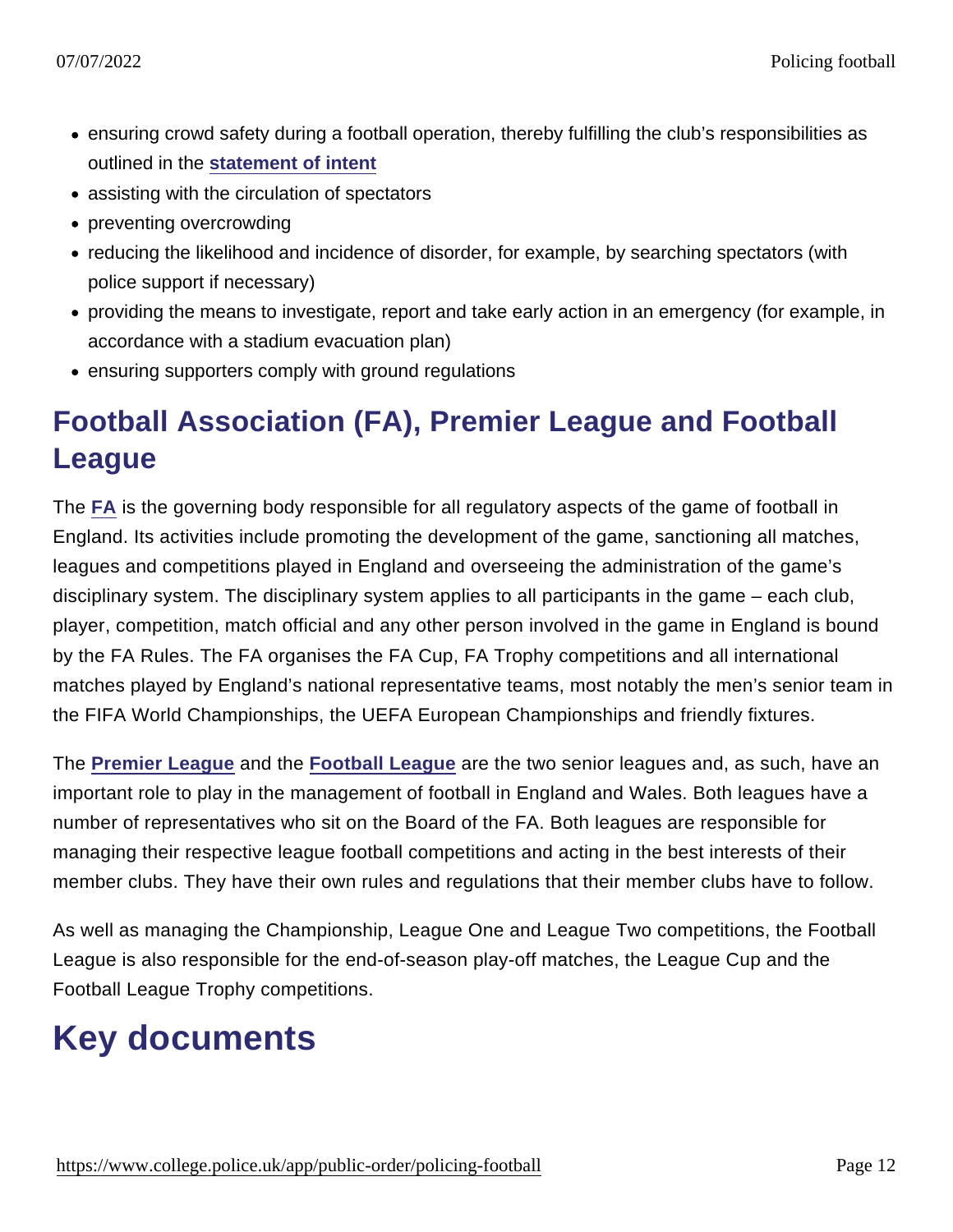Four documents provide the framework which dictates both strategic and tactical planning for football policing operations.

- 1. Statement of intent.
- 2. [Public order command structure](https://www.app.college.police.uk/app-content/public-order/command/) .
- 3. Charging agreement.
- 4. [Information sharing agreement](https://www.app.college.police.uk/app-content/information-management/management-of-police-information/sharing/#information-sharing-agreement) .

Developing and agreeing the content of these documents requires the force and club to work together. The DFO must be available to assist with preparing these documents, even if they do not ultimately sign them off on behalf of the force.

### Statement of intent

This document outlines the division of safety-related responsibilities and functions between the police and the club. The content must therefore be discussed and agreed by the local force and club. Although the content will need to be tailored to meet local requirements, the statement of intent should cover:

- a section stating that it is not a legally binding contract or agreement
- the club's responsibilities for overall safety of the event, for example, stewarding and adherence to conditions identified in the safety certificate
- the local force's responsibilities for supporting the club in dealing with crime and disorder at the stadium, for example, prevention and detection of crime
- primacy issues, for example, the circumstances in which the police will move from a supporting role to taking primacy for decision making/intervention during an incident at the event
- Variation, for example, how any amendments to the statement of intent will be agreed and recorded

Once agreed, a written version of the statement of intent must be signed by relevant representatives from both the club and the force, for example, the club's [safety officer](https://www.app.college.police.uk/app-content/public-order/policing-football/#safety-officer) and the local police lead for football. The document should be reviewed, updated (if necessary) and signed by the club and the force on an annual basis.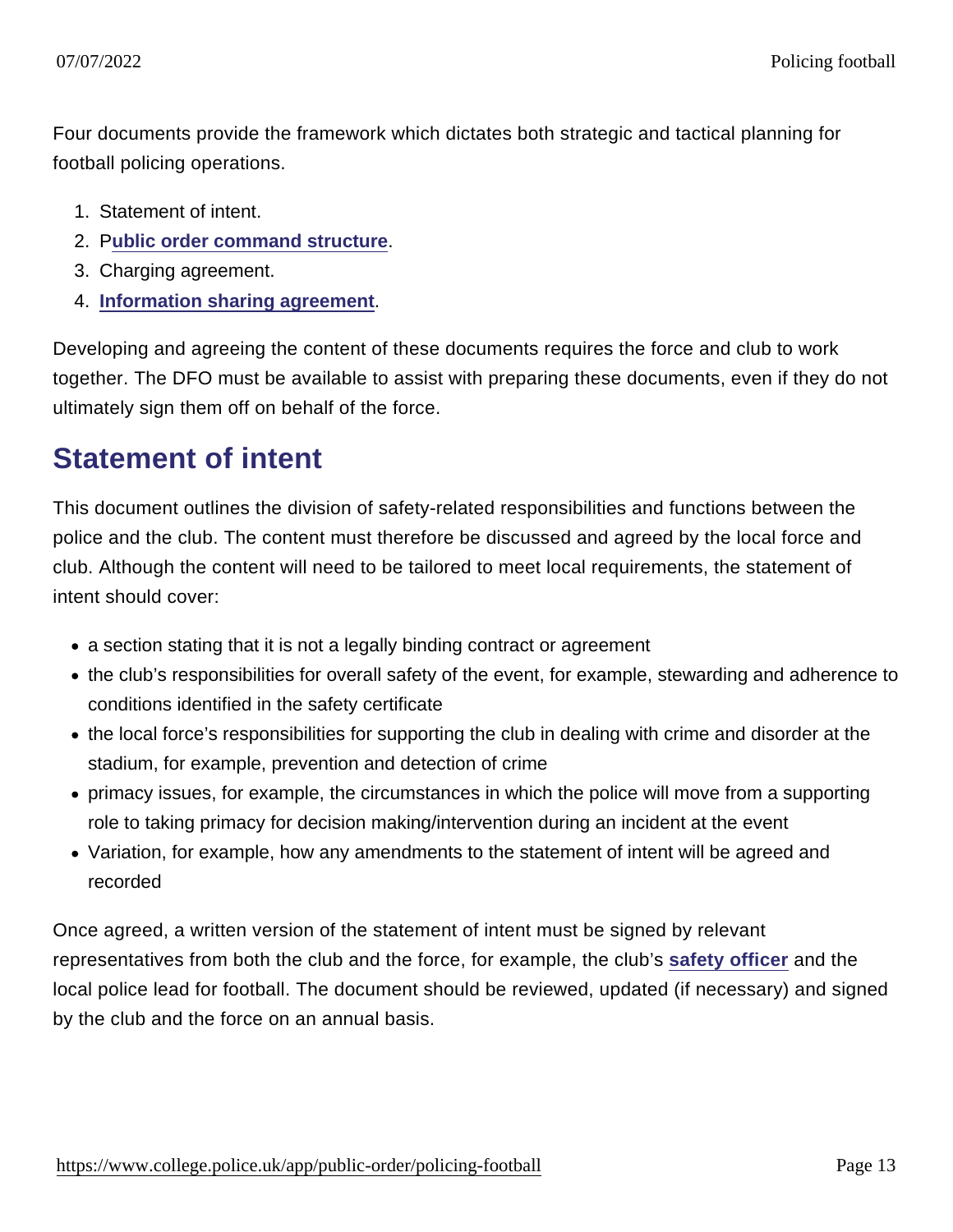## Charging arrangements for special police services at football matches

Charging arrangements for special police services are laid out in the Police Act 1996 s 25. It should be noted that each case will have its particular nuances, often depending on the geography and land ownership around a stadium and force solicitors should be engaged to advise at the earliest suggestion of any dispute.

#### Key issues

- Basis for police to charge for policing football special police services.
- The extent to which the police can charge for their provision of services the 'footprint'.
- The need for a signed agreement before supplying resources.
- Managing disputes.

#### Special police services

Section 25(1) of the Police Act 1996 states:

The Chief Officer of police of a police force may provide, at the request of any person, special police services at any premises or in any locality in the police area for which the force is maintained, subject to the payment to the local policing body of charges as may be determined by that body…

#### The footprint

The most contested area of charging agreements is the extent for which resources allocated to police football can be charged. This hinges on their actual physical placement as part of the operation. There is no basis to charge for resources removed from the stadium, for example, to police town centres or railway stations.

Current legal opinion is that the police can charge for officers deployed on land 'owned, leased or controlled' by the club. Relevant stated cases are maintained by the UKFPU on Minerva. Any agreement on charging for policing football must be based on absolute clarity as to the land owned, leased or controlled by the club.

#### Signed agreements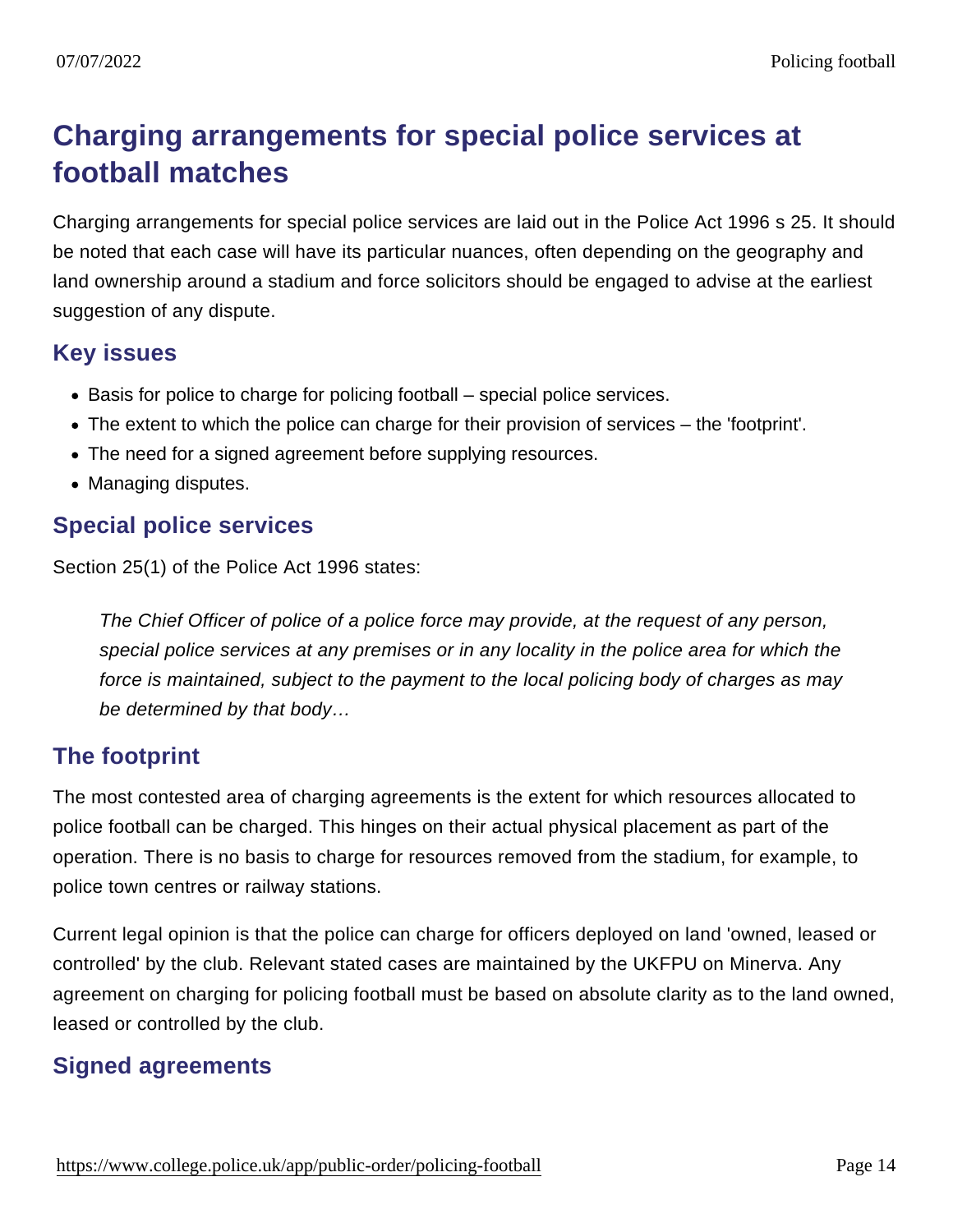It is essential that forces, before supplying services, have signed agreements with clubs explicitly documenting the charging 'footprint', the resources to be deployed, the length of time deployments are to be charged for and the arrangements for foreseeable contingencies, for example, extra time, supporters being contained (held back) in the ground.

#### **Disputes**

Experience has shown that disputes between forces and football clubs are not uncommon when it comes to agreeing charging arrangements. As highlighted above, forces put themselves at a disadvantage if they chose to supply special police services in the absence of a signed agreement with the club or in the face of clear disagreement. Every effort should be made to resolve disputes through discussions between the relevant parties as resorting to legal action has financial and other risks. However it should be noted that the Police Act states 'The Chief Officer of police of a police force may provide, at the request of any person, special police services'.

Due to the dynamic nature of legal issues pertaining to police charges the current guidance regarding latest police options is retained for reference by the UKFPU.

# Force football resource considerations

Factors that need to be assessed for impact on resourcing include:

- number and status (for example, Premier League, Football League, non-league) of clubs in their force area
- police responsibilities as outlined in each club's [statement of intent](https://www.app.college.police.uk/app-content/public-order/policing-football/#statement-of-intent)
- history and reputation of club(s) with regards to actual and/or risk of disorder

Following assessment of these factors, forces must consider and decide:

- configuration of roles, for example:
	- establishing a dedicated force football policing unit
	- assigning an individual as full-time dedicated football officer(s) for each club
	- assigning some or all of these roles for each club on a part-time basis (addressing any risks associated with this option)
	- combining roles, for example, a full-time DFO who takes on the role of police football spotter during football policing operations in other force areas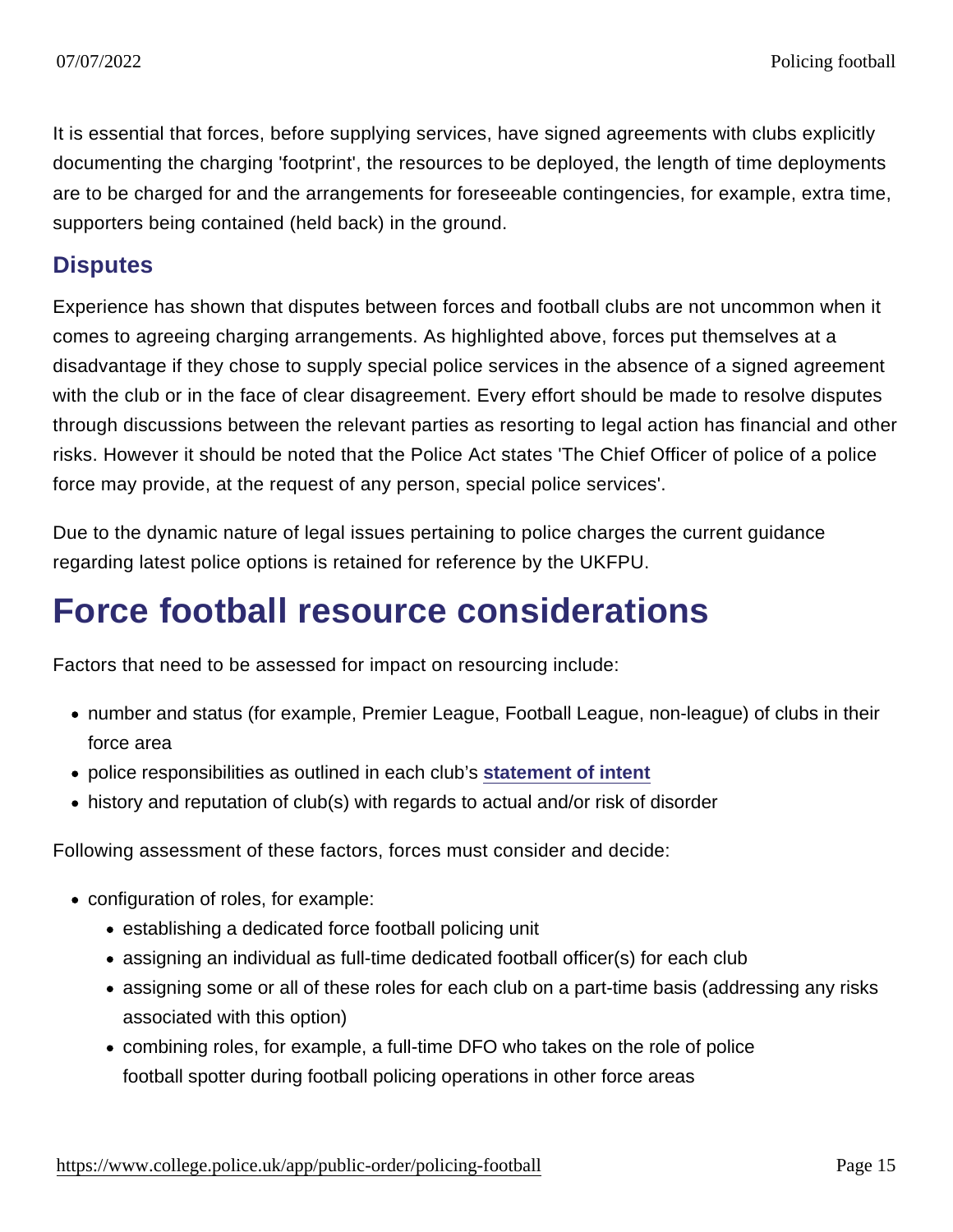- location of roles, for example:
	- in a dedicated football policing unit, ensuring appropriate links and accessibility to other departments
	- amalgamated into other departments (for example, events/operational planning teams, local/force intelligence departments), ensuring that mechanisms exist or are developed to allow effective liaison and working between different roles
- supervision arrangements for each role (noting that each role is not rank specific)
- training and accreditation requirements for each role
- application of cadre principles, for example, identifying a small number of commanders to perform the police commander role thus contributing to a consistent working relationship with the club's [safety officer](https://www.app.college.police.uk/app-content/public-order/policing-football/#safety-officer)

## Football event categories

A standardised set of categories is used by the police to highlight the risk of disorder associated with individual football events. Categories should take account of the potential for disorder throughout the whole event area, for example, inside, outside and away from the stadium.

Only the following categories are applicable.

- PF Police Free no risks identified that require police officers to be deployed to the event (for example, 999 or 101 response only).
- SO Spotters Only no specific risks identified but police spotters deployed in a club and supporter engagement role.
- $\bullet$  A low risk of disorder.
- $\bullet$  B medium risk of disorder.
- $\bullet$  C high risk of disorder.
- CIR increased risk of disorder due to specific concerns.

Forces should use these categories as a planning tool to ensure that the appropriate number of policing resources are deployed to minimise the risk of disorder at individual football events. The police and club should meet during the pre-season to:

understand the policing resources that are required to minimise the risk of disorder associated with each football event category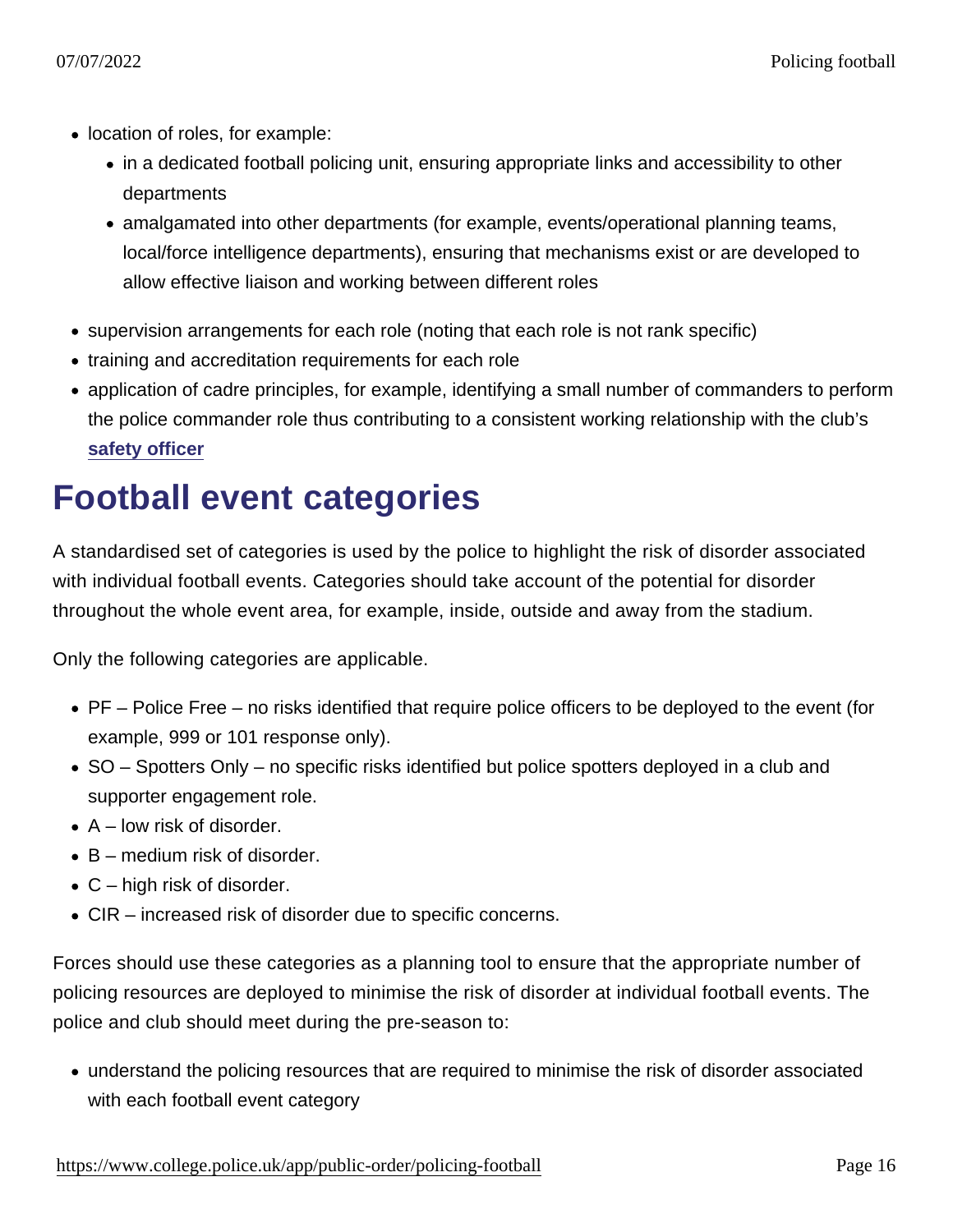agree the initial football event category allocation for all known fixtures for the forthcoming season

These categories may prove useful when negotiating the number of resources to be deployed under special police service (SPS) arrangements, but should not be seen by clubs or planners as a template for such financial arrangements.

Police should be flexible with regard to the numbers of officers to be deployed, for example, not using Serials or police support units (or multiples thereof) as the sole means of measurement.

The deployment of officers under SPS should be considered on a case by case basis and will be dependant on the scale and location of potential threats. In certain circumstances it is possible that a Cat A and Cat C match may require the same numbers of police resources to be deployed inside a stadium, regardless of the varying levels of resources required across the wider event area.

# **Briefing**

For further information see the [APP on Operations \(briefing and debriefing\)](https://www.app.college.police.uk/app-content/operations/briefing-and-debriefing/) .

### Initial, interim and final assessments

The DFO is responsible for developing these assessments. They are required to prepare intelligence assessments for each fixture involving their team for both home and away fixtures. These should be prepared in a standard format with each part having a specific heading. Examples can be found on Minerva – Home Assessment and Away Assessment. These assessments allow for continuing review of each fixture on a threat and risk basis. The assessments will form the basis of the match category and resourcing of each fixture set by the command team. Traditionally these have been prepared in three stages:

- initial
- interim
- $\bullet$  final

For fixtures with a low risk assessment there may only be a need for a single assessment or an initial assessment followed by a final assessment just prior to the fixture should the circumstances change. For fixtures of higher risk there may be a need to prepare an initial, interim and final.